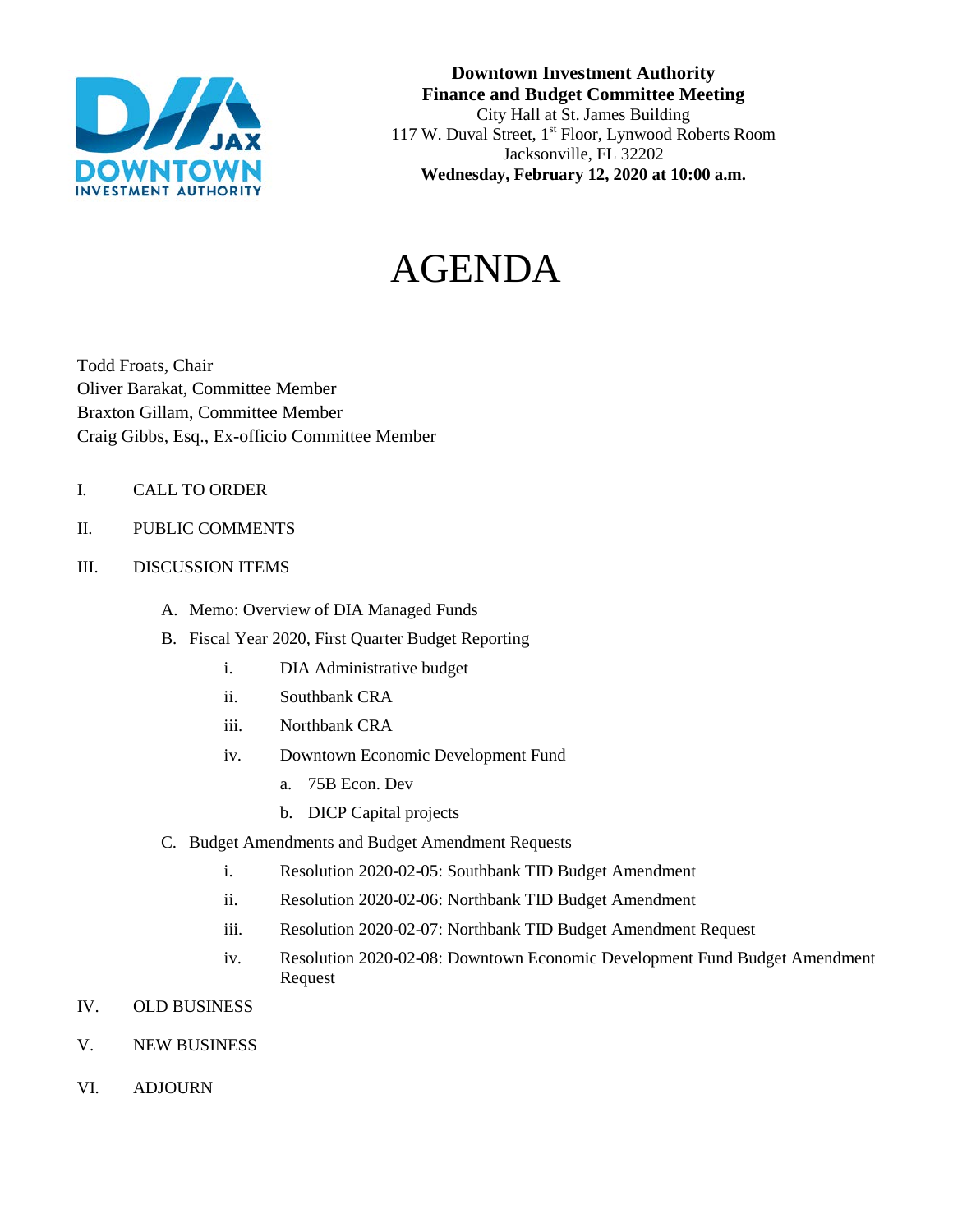

**Downtown Investment Authority Finance and Budget Committee Meeting** City Hall at St. James Building 117 W. Duval Street, 1st Floor, Lynwood Roberts Room Jacksonville, FL 32202 **Wednesday, February 12, 2020 at 10:00 a.m.** 

# Finance and Budget Committee Meeting Minutes

Todd Froats, Chair Oliver Barakat, Committee Member Braxton Gillam, Committee Member Craig Gibbs, Esq., Ex-officio Committee Member

David Ward, Esq., Non-Voting Member

**Attendance:** Lori Boyer, DIA CEO, John Sawyer, OGC, Guy Parola, DIA Operations Manager, Steve Kelley, DIA Director of Downtown Real Estate and Development, Jackie Mott, DIA Finance Analyst and Angela Moyer, Budget Officer

**Meeting Convened:** 10:05 a.m.

#### **I. CALL TO ORDER**

Committee Chairman Froats opened the DIA Finance and Budget Committee to order. The members introduced themselves for the record.

#### **II. PUBLIC COMMENTS**

None

#### **III. DISCUSSION ITEMS**

#### **A. Memo: Overview of DIA Managed Funds**

CEO Boyer provided a memo to the members regarding the characteristics of the DIA Administrative Budget, Northbank and Southbank CRA budgets, Downtown Economic Development Fund and Downtown Capital funds.

#### **B. Fiscal Year 2020, First Quarter Budget Reporting**

**i. DIA Administrative budget:** The DIA Administrative budget is an annual operating budget (salaries, office supplies and city service allocations such as legal, office space and IT charges) approved by City Council. The budget does not carryover at the end of the fiscal year (except for encumbered funds related to previously awarded contracts for professional services or for travel.

Committee Chairman Froats reported that the city's budget process does not adequately describe what accounting terms being used are and he asked for the descriptions to be amended to describe exactly what they are. He asked why the consultant portion was not in the CRA section? CEO Boyer responded that this can be cleaned up in the future and further research will be conducted.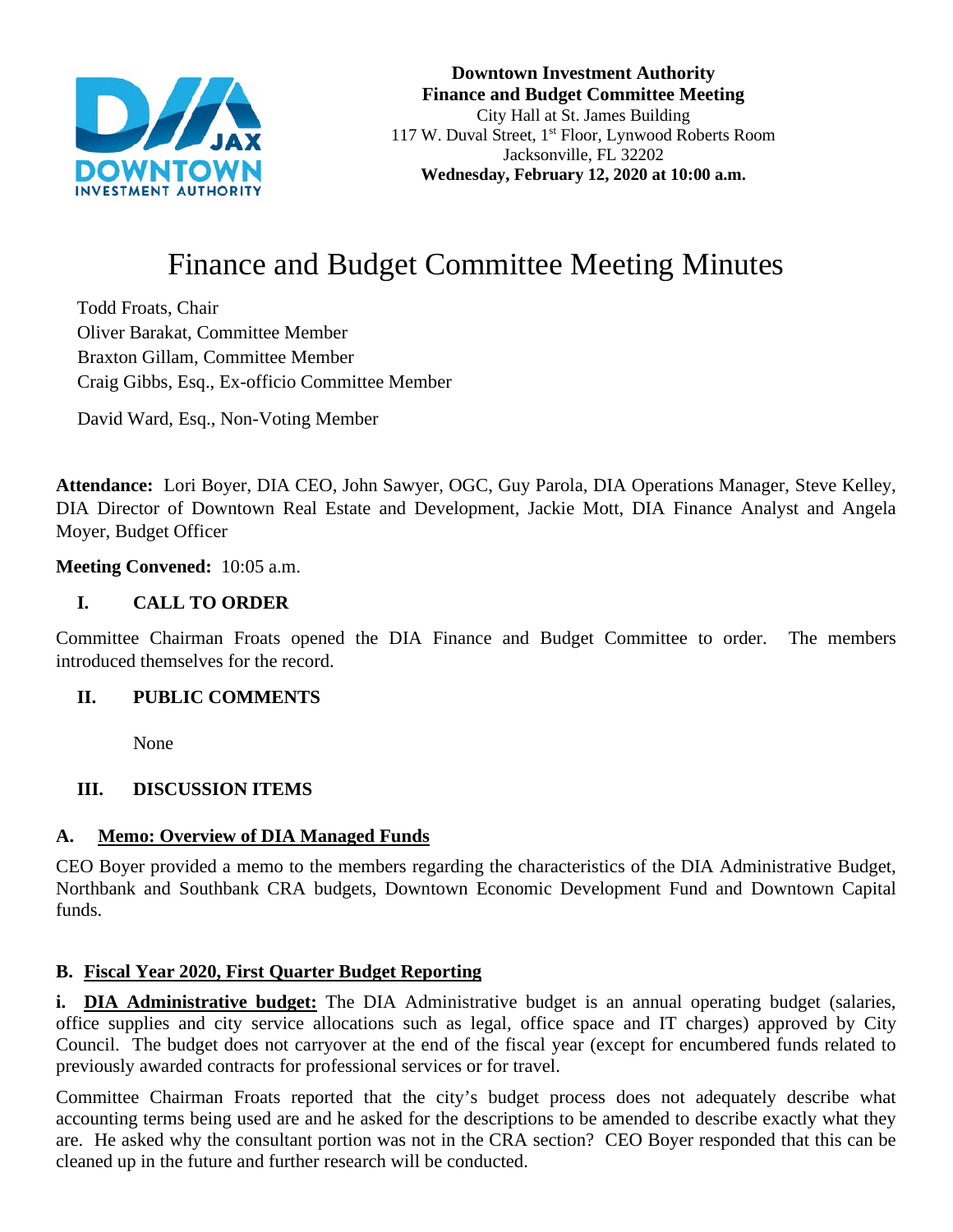**ii. Southbank CRA** – CRA's were previously treated as individual year funds and have since been converted to an all year's fund. If any unused funding is not allocated by the end of the fiscal year, it will revert to the general fund. Unallocated funds may be reallocated by the DIA Board, an activity that generally occurs prior to the end of the fiscal year (usually in August).

**iii.** Northbank CRA – CEO Boyer ran through an itemized list of the line items, with committee members asking questions periodically.

- **Retail Enhancement Program Summary**
- **Potential Sources of funds for allocation**

**iv. Downtown Economic Development Fund (DEDF) -** The DEDF is an all year's fund which means unused funds at the end of one fiscal year carryover to the start of the next fiscal year. The DEDF does not receive tax revenue but may receive General Fund appropriations approved by City Council as well as interest, proceeds from the sale of property and rents. Angela Moyer, the city's Budget Officer, stated that the Treasury Division handles the interest allocations. After conducting research, it was discovered that past interest earnings had been misdirected to the wrong fund. Now that the issue has been identified, Treasury will go back and determine how much interest funding needs to be replaced into the TIF.

- **a.** 75B Econ. Dev is al all year's fund in which balances carries over from one fiscal year to another.
- **b.** DICP Capital projects

# **C. Budget Amendments and Budget Amendment Requests**

CEO Boyer asked if the committee had any ideas of what they would like to be done in the Southbank CRA. Chairman Froats wanted to get an idea of the total balances. There are certain things that the committee can allocate those to. He asked what the one and two-year plan(s) intended to accomplish?

CEO Boyer responded that there is now enough funding in the Northbank and Downtown Economic Development Fund to implement the two-way street project on Forsyth and Adams. She is also focusing on the food and beverage targeted areas and two-way street conversions. With the anticipated proceeds from the sale of the JEA Headquarters land and the VyStar Garage parcel, there should be enough funding for the full construction of the Forsyth and Adams two-way street conversion. She also suggested some funding for an additional Cultural Council Urban Art Program to enhance the streetscape and provide for public art in the targeted food and beverage areas. The green funding will be used for street tree designs and hardscape in the targeted food and beverage areas. She also suggested holding the funding from LaVilla for a potential pond filling project to create more developable land. An estimate to fill the pond has been received from public works and a few things still need to be resolved before moving forward.

# **i. RESOLUTION 2020-02-05: Southbank TID Budget Amendment**

**A RESOLUTION OF THE DOWNTOWN INVESTMENT AUTHORITY ACTING AS THE SOUTHSIDE COMMUNITY REDEVELOPMENT AGENCY BOARD AMENDING THE FY 2019-20 TAX INCREMENT DISTRICT ("TID") BUDGET FOR THE SOUTHSIDE CRA PURSUANT TO SEC. 163.387, F.S. AND SEC. 106.341, ORDINANCE CODE; PROVIDING AN EFFECTIVE DATE.**

**A MOTION WAS MADE BY BOARD MEMBER BARAKAT AND SECONDED BY CHAIRMAN FROATS RECOMMENDING TO ALLOCATE \$200,000 OF THE UNALLOCATED \$411,955 TO RETAIL ENHANCEMENT AND THE BALNCE OF \$211,955 TO THE DISTRICT.** 

**THE MOTION PASSED UNANIMOUSLY 4-0-0**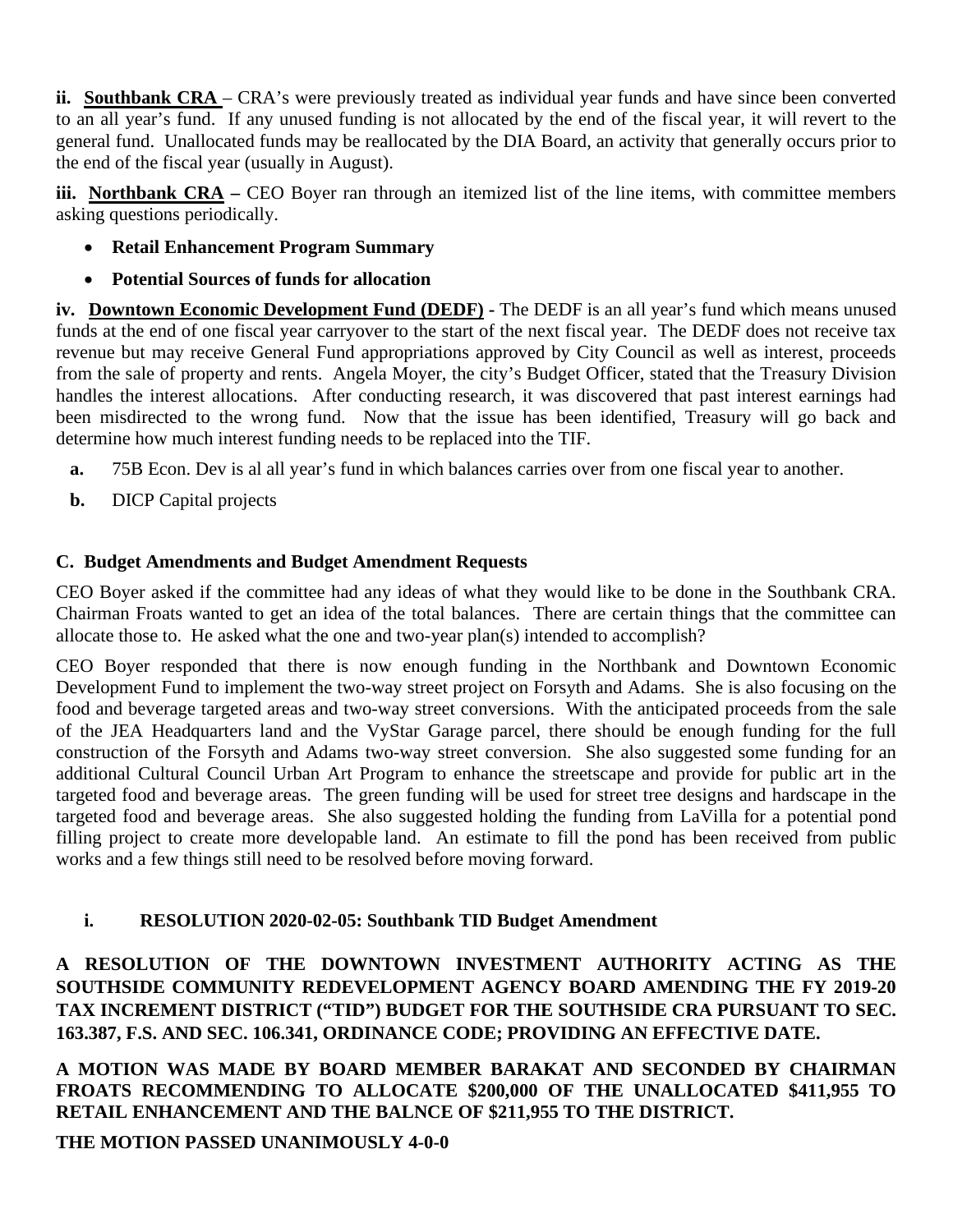

This recommendation will go before the DIA board for action and will be an internal CRA budget transfer. It will not need to go to the City Council.

# **ii. RESOLUTION 2020-02-06 Northbank TID Budget Amendment**

CEO Boyer's recommendation would be for the entire \$1,515,111 to be reallocated to the two-way street conversion project and she intentionally left a blank for Northbank Retail Enhancement if the committee wanted more.

**A RESOLUTION OF THE DOWNTOWN INVESTMENT AUTHORITY ACTING AS THE COMMUNITY REDEVELOPMENT AGENCY BOARD OF THE COMBINED NORTHSIDE EAST AND NORTHWEST CRA'S ADOPTING A FY 2019-2020 AMENDED TAX INCREMENT DISTRICT ("TID") BUDGET FOR THE COMBINED NORTHSIDE EAST AND NORTHWEST CRA'S PURSUANT TO SEC. 163.387, F.S. AND SEC. 106.341, ORDINANCE CODE; PROVIDING AN EFFECTIVE DATE**

**A MOTION WAS MADE BY BOARD MEMBER GIBBS AND SECONDED BY CHAIRMAN FROATS RECOMMENDING TO MOVE THE CRA NORTHBANK RETAIL ENHANCEMENT OF \$1,515,111 INTO THE TW0-WAY STREET CONVERSION PROJECT.**

**THE MOTION PASSED UNANIMOUSLY 3-0-0.**

# **iii. RESOLUTION 2020-02-07 TID Budget Amendment Request**

**A RESOLUTION OF THE DOWNTOWN INVESTMENT AUTHORITY ACTING AS THE COMMUNITY REDEVELOPMENT AGENCY BOARD OF THE COMBINED NORTHSIDE EAST AND NORTHWEST CRA'S RECOMMENDING TO CITY COUNCIL AN AMENDMENT TO THE FY 2019-2020 TAX INCREMENT DISTRICT ("TID") BUDGET FOR THE COMBINED NORTHSIDE EAST AND NORTHWEST CRA'S IN ORDER TO BUDGET AND APPROPRIATE PREVIOUSLY UNBUDGETED REVENUE TO PLAN AUTHORIZED PROJECTS AND PROGRAMS PURSUANT TO SEC. 163.387, F.S.; PROVIDING AN EFFECTIVE DATE.**

Board Member Barakat exited the meeting at 11:40 a.m.

CEO Boyer reported her desire for a new contract with the Cultural Council. There is a \$64,000 balance left from Phase II that adds to the amount, which would total up to \$175,000 in each area that could be used. She is waiting to see if the food and beverage targeted areas will be reduced in physical size and what the final geographic boundaries will be.

**A MOTION WAS MADE BY BOARD MEMBER GIBBS AND SECONDED BY BOARD MEMBER FROATS RECOMMENDING \$300,000 IN URBAN ARTS PROJECT, \$0 MPS GARAGES, \$0 TWO-WAY STREET CONVERSION, \$200,000 LOANS PROGRAM AND \$248,124 IN NORTHBANK RETAIL ENHANCEMENT.** 

**THE MOTION PASSED UNANIMOUSLY 3-0-0.**